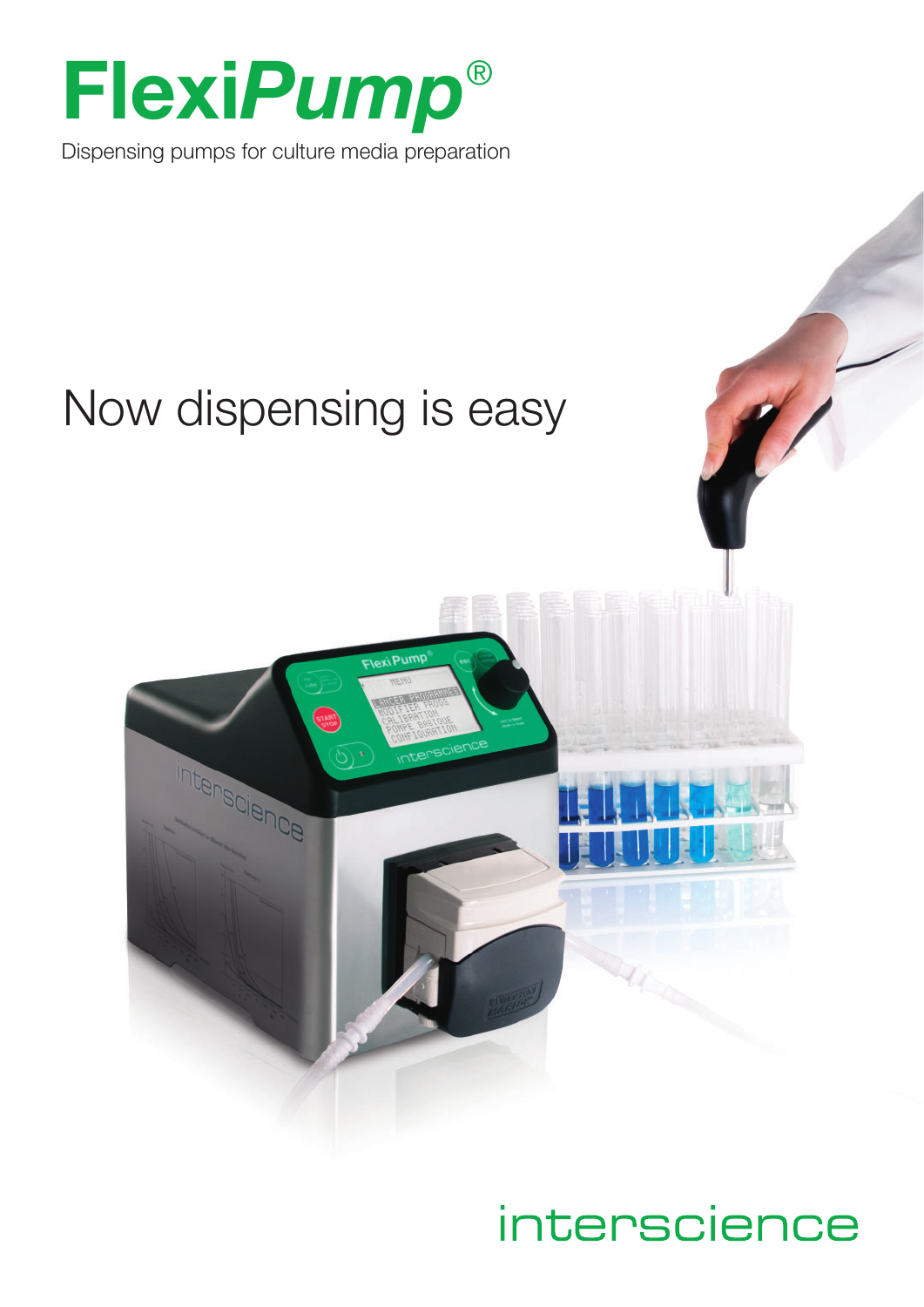# Fast liquid dispensing

**Flexi***Pump***®** is a range of peristaltic pumps for culture media preparation. Use it for serial dispensing of culture media, agar or any liquid diluent for efficient sample preparation.

Flexi Pump

Available in 2 models:

- **Flexi***Pump***®** with the essential functions
- **Flexi***Pump***® Pro** for high-performance dispensing

## **Designed for microbiologists**

- Select from 3 dispensing modes:
	- Continuous
	- Dose (predetermined volume)
	- Multi-dose (predetermined volume, with an adjustable pause between each dose)
- 24 editable programs
- Rotating button for easy navigation
- Compact: only 16 cm wide

### **Precise flow control**

- Up to 1% precision
- Dispenses liquid from 50 μL to 99 L
- Contamination free: dispensing assembly is entirely autoclavable with bottle
- In compliance with ISO 7218 standard
- Anti drop system

### **Simple calibration**

- Step-by-step instructions on screen
- Calibration possible with chosen volume
- Can be done quickly by anyone in the lab

## **Easy dispensing**

- Improved dispensing control with the handy gun and the adjustable arm
- Serial dispensing of:



### **Culture media**

E.g.: 9 mL in test tube

**Agar**

## **Maintenance free**

- Heavy duty polycarbonate top shell and durable stainless steel
- Powerful stepping motor with no wearing parts
- High quality Watson Marlow™ pump heads





E.g.: 18 mL in Petri dish

#### **Any liquid diluent**

E.g.: 90 mL or 225 mL in bottle or blender bag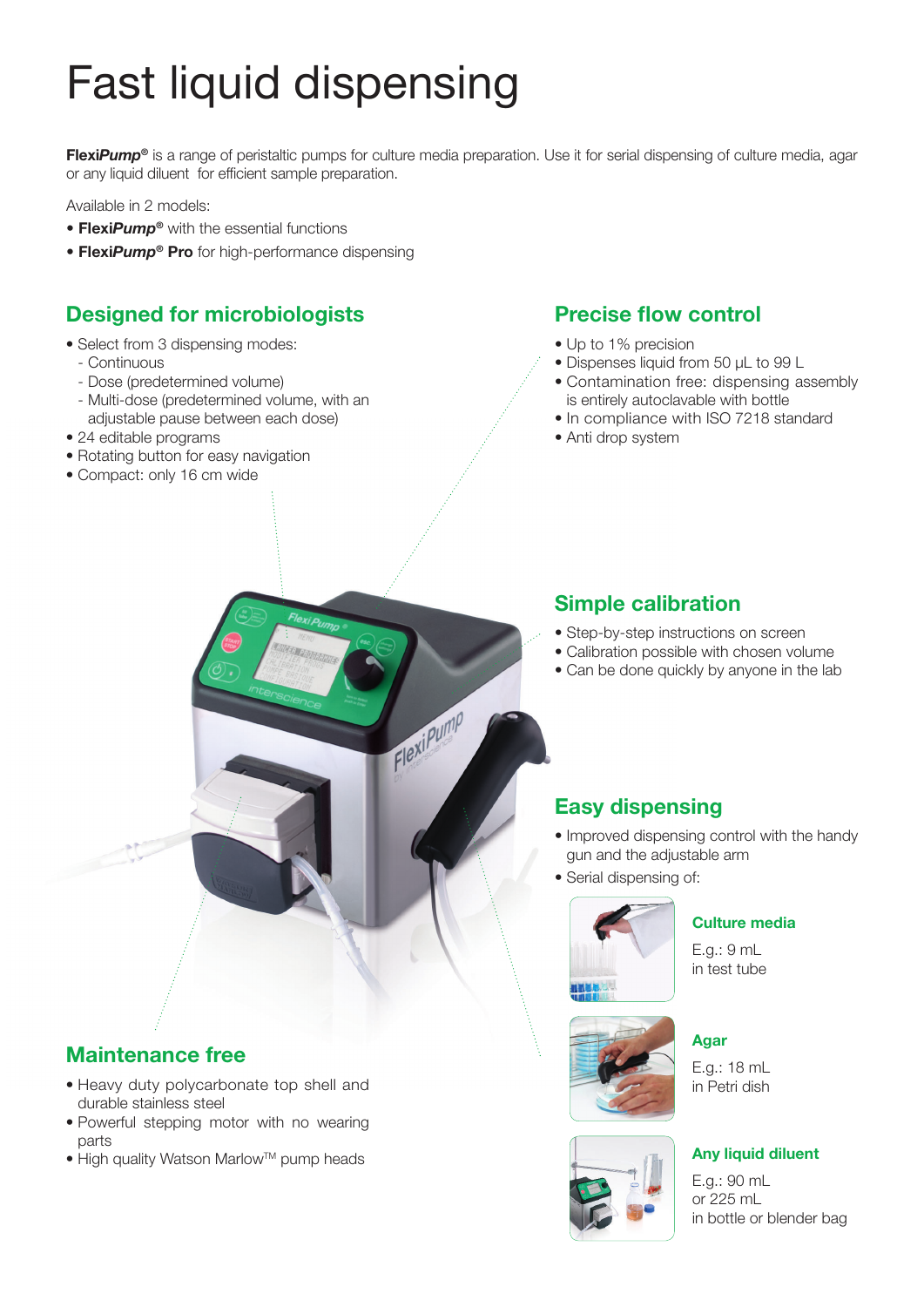# Accessories & technical specifications



Handy gun For high precision work and comfortable tube handling.

#### Ref 561 001



Independent stand for broth bags For easy storage of ready-to-use broth bags up to 20 L. Ref 513 015

\*Only available on **Flexi***Pump***® Pro**



**Adjustable** dispensing arm For dispensing in any type of container.

#### Ref 561 002



**Trocar** Allows to connect easily the broth bags to the tubing.

Ref 513 020



Foot pedal For hand-free operation. Connection with a Jack 3.5 mm.

Ref 507 008





**Printer** Prints all data



#### Autoclavable tubings

The tubings can easily be connected to a media preparator, bottle or diluent pouch. From stock to dispensing, the circuit is closed and secured (no risk of cross contamination).

#### Tubings technical details next page



**Reference 561 000 562 000** Dose volume 50 μL to 99 L Dispensing modes Continuous - Dose - Multi-dose Multi-dose pause and the set of the set of the matter of the Multi-dose pause Adjustable from 0.1 to 99.9 s Watson Marlow™ pump Nead Number Single pump head Number 2012 Low pulsation double pump head Typical precision with 3.2 mm ID tube 9 mL: 1.8 % - 18 mL: 1 % - 225 mL: 0.5 % 9 mL: 0.9 % - 18 mL: 0.5 % - 225 mL: 0.4 % Delivered with (tubing inner diameter) 3.2 mm dispensing assemblies 3.2 mm and 6.4 mm dispensing assemblies Flow rates 1.5 mL/mn to 1.25 L/mn 3 mL/mn to 2.5 L/mn Traceability **Traceability Connection Connection Connection Connection Connection Connection Connection** Connection Connection Connection Connection Connection Connection Connection Connection Connection Connection Conne Data export and the state of the state of the state of the state of the Excel™, Open Office Calc™, LIMS Rotation per minute and the 10 to 550 rpm Tubing inner diameter 1.6 mm, 3.2 mm, 4.8 mm, 6.4 mm, 8 mm Tubing wall thickness and the state of the state of the state of the state of the state of the state of the state of the state of the state of the state of the state of the state of the state of the state of the state of t Tubings made from the state of the state of the Tygon™ for pump head and Versilic™ for pump head and Versilic™ Dimensions (w x d x h) 16 x 27 x 21 cm 16 x 27 x 21 cm 16 x 32 x 21 cm Weight 5.4 kg 5.4 kg  $\vert$  5.2 kg 5.4 kg 5.4 kg 5.4 kg  $\vert$  5.4 kg  $\vert$  5.4 kg  $\vert$  5.4 kg  $\vert$ Input voltage 100-240 V~ 50-60 Hz All stainless steel Made in France 1 year warranty

**FlexiPump®** is delivered with 1 peristaltic Watson Marlow™ pump head(s), 1 set of 3.2 mm dispensing assembly (nozzle + GL 45 bottle connector + filter + tubing + tube weight), user's manual, power cord, free packs of blender bags.

FlexiPump<sup>®</sup> Pro is delivered with 2 peristaltic Watson Marlow<sup>TM</sup> pump head(s), 1 set of 3.2 mm dispensing assembly (nozzle + GL 45 bottle connector + filter + tubing + tube weight), 1 set of 6.4 mm dispensing assembly, user's manual, power cord, USB cable, free packs of blender bags.





**FRANCE**

CE